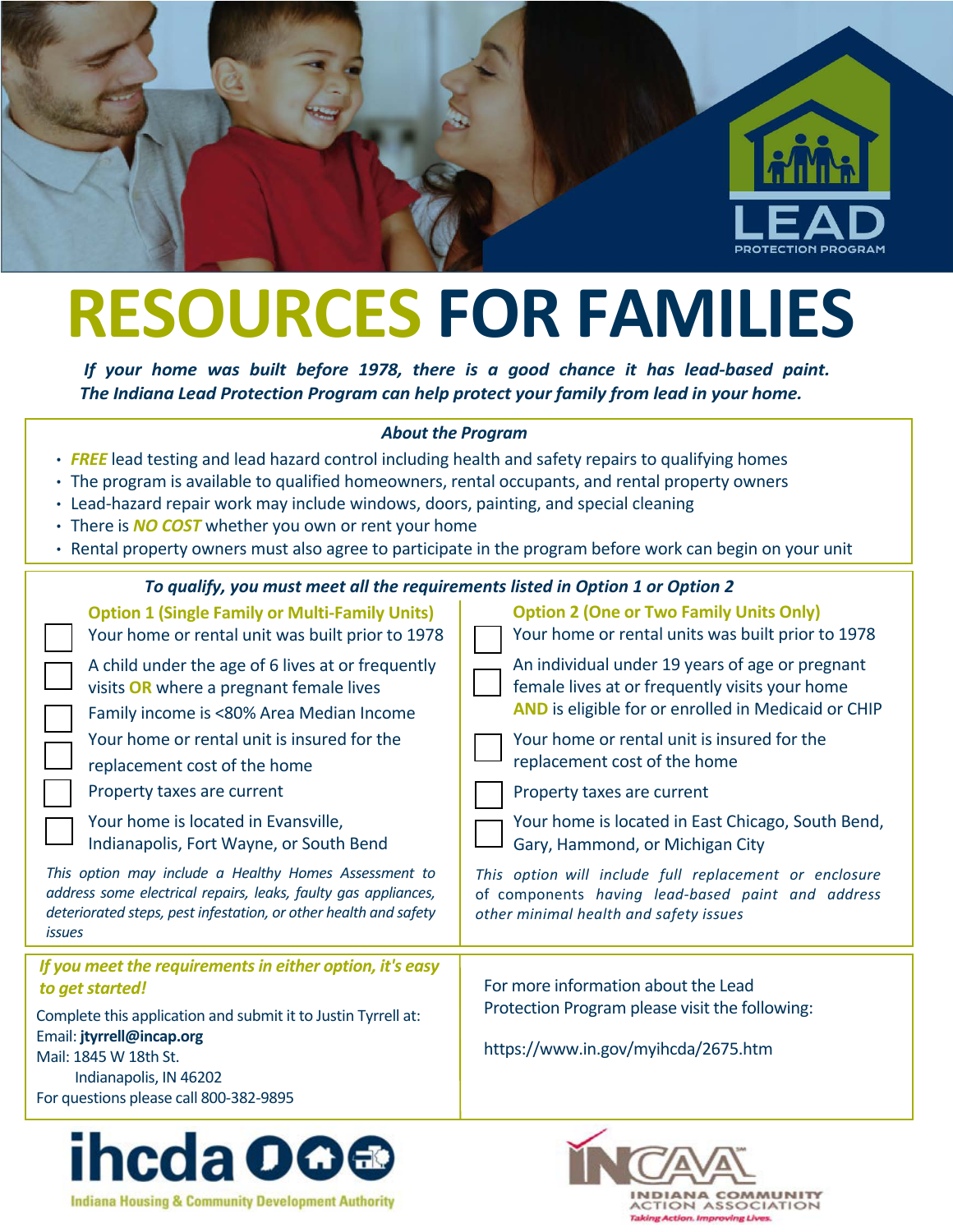## **Indiana Lead Protection Program**



| Part 1: Occupant Information (if rental, must include owner information below)                   |                 |                               |  |  |  |
|--------------------------------------------------------------------------------------------------|-----------------|-------------------------------|--|--|--|
| Applicant Name                                                                                   |                 |                               |  |  |  |
| Renter  <br>Homeowner                                                                            |                 | <b>Land Contract Purchase</b> |  |  |  |
|                                                                                                  |                 |                               |  |  |  |
|                                                                                                  |                 |                               |  |  |  |
|                                                                                                  |                 |                               |  |  |  |
|                                                                                                  |                 |                               |  |  |  |
| <b>Part 2: Rental Property Owner</b>                                                             |                 |                               |  |  |  |
| Applicant Name                                                                                   |                 |                               |  |  |  |
|                                                                                                  |                 |                               |  |  |  |
|                                                                                                  |                 |                               |  |  |  |
|                                                                                                  |                 |                               |  |  |  |
| Is the unit vacant? Yes                                                                          | No <sub>1</sub> |                               |  |  |  |
| <b>Part 3: Property Information</b>                                                              |                 |                               |  |  |  |
| Pre-1978 construction? Yes<br>Year built (in known)____________<br>$\mathsf{No}$                 |                 |                               |  |  |  |
| If multi-family, how many units are in the building? ___________________________                 |                 |                               |  |  |  |
| Total number of rooms in your unit ______ Number of bedrooms _____ Square feet ______            |                 |                               |  |  |  |
| Previous lead inspection or risk assessment? Yes     No    <br>Unknown                           |                 |                               |  |  |  |
| Is the property or any occupant participating in a HUD program? Yes  <br>No <sub>1</sub>         |                 |                               |  |  |  |
| Are the property taxes current? Yes<br><b>Unknown</b><br>No                                      |                 |                               |  |  |  |
| Is the property insured for the replacement value? Yes<br><b>Unknown</b><br>No                   |                 |                               |  |  |  |
| Are there any electrical, plumbing, or heating and cooling issues? Yes<br><b>No</b>              |                 |                               |  |  |  |
| Does the property have and current or previous roof leaks? Yes<br><b>No</b><br><b>Unknown</b>    |                 |                               |  |  |  |
| Does the property have any structural, water, or pest issues? Yes<br><b>Unknown</b><br><b>No</b> |                 |                               |  |  |  |
| Are there any other health and safety issues? __________________________________                 |                 |                               |  |  |  |
|                                                                                                  |                 |                               |  |  |  |